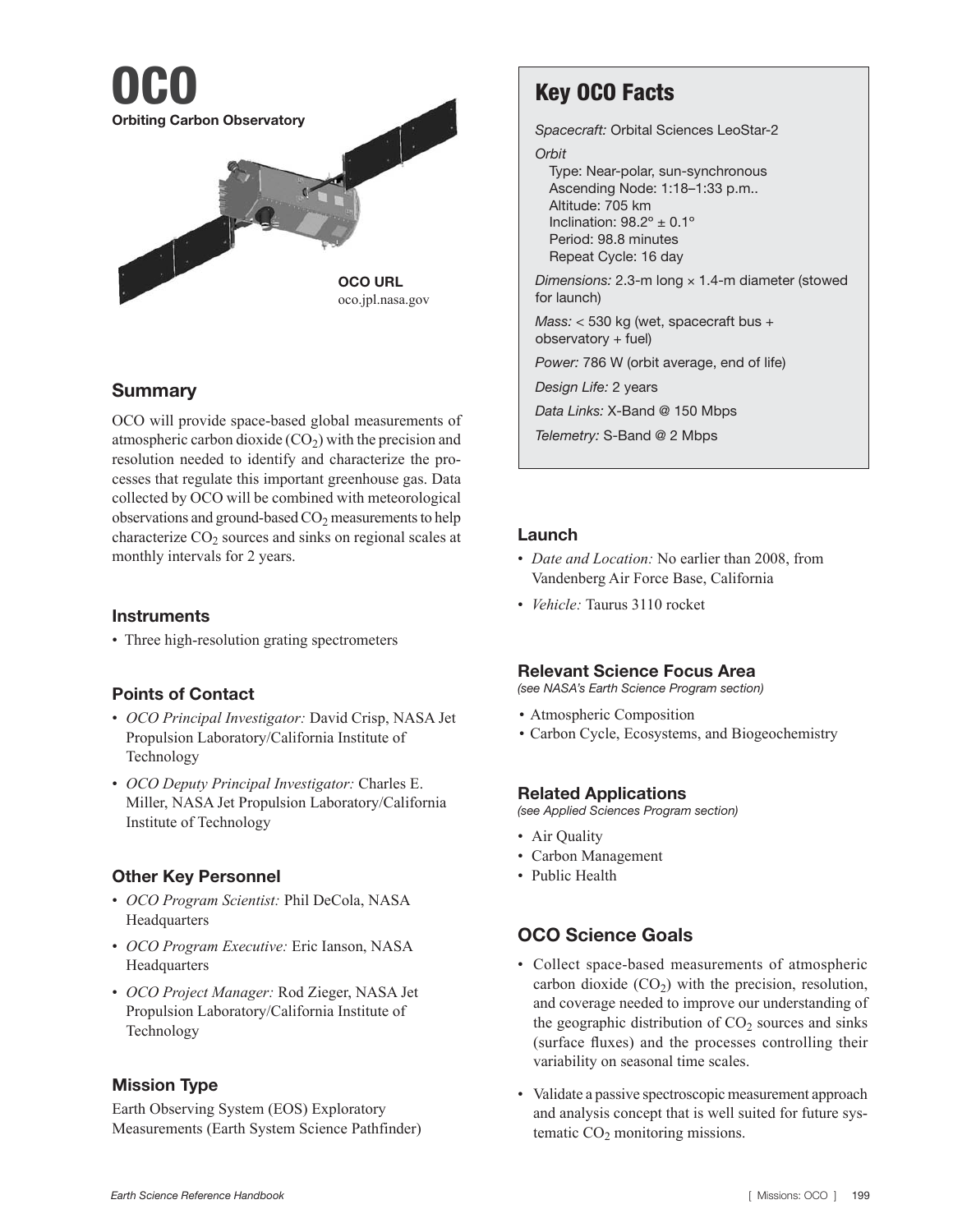#### OCO Mission Background

 $CO<sub>2</sub>$  is produced every time we start a car, light a fire, or exhale. These and other human activities have increased the atmospheric concentration of this greenhouse gas by about 25% since the dawn of the industrial age, raising concerns about climate change. Our ability to predict future changes in atmospheric  $CO<sub>2</sub>$  concentration, and its impact on climate is hampered by limitations in our understanding of the role of  $CO<sub>2</sub>$  in the terrestrial carbon cycle. Precise ground-based measurements collected since the 1950s indicate that only about half of the  $CO<sub>2</sub>$ emitted into the atmosphere by fossil-fuel combustion has remained there. The oceans and land biosphere have apparently absorbed the rest of the  $CO<sub>2</sub>$ . But the question is, where? Unfortunately, available measurements do not have the spatial and temporal resolution and coverage needed to determine where all of the  $CO<sub>2</sub>$  sinks are located or what controls their behavior. This precludes accurate predictions of how the behavior of these  $CO<sub>2</sub>$ sinks might evolve over time as the climate changes and thus complicates efforts to predict future  $CO<sub>2</sub>$  increases and their effects on the climate.

Carbon-cycle modeling studies indicate that global, space-based observations of the column-averaged  $CO<sub>2</sub>$ dry-air mole fraction  $(X_{CO2})$  could dramatically improve our understanding of the environmental processes that control the atmospheric  $CO<sub>2</sub>$  budget. Precise measurements of  $X_{CO2}$  are needed for this application because carbon-cycle inverse models infer surface-atmosphere CO2 fluxes from small spatial and temporal variations in this quantity. These models show that  $X_{CO2}$  measurements with precisions near  $0.3\%$  ( $\sim$ 1 part per million (ppm) out of the ambient  $\sim$ 370 ppm CO<sub>2</sub> concentration) are needed to identify and characterize surface  $CO<sub>2</sub>$  sources and sinks on regional-to-continental spatial scales and seasonal time scales.

OCO will make the first space-based measurements of atmospheric  $CO<sub>2</sub>$  with the precision, resolution, and coverage needed to characterize the geographic distribution of  $CO<sub>2</sub>$  sources and sinks and quantify their variability**.** During its two-year mission, OCO will fly in a sun-synchronous polar orbit that provides near-global coverage of the sunlit portion of Earth with a 16-day repeat cycle. The observatory carries a single instrument that incorporates three high-resolution grating spectrometers, designed to measure the near-infrared absorption by  $CO<sub>2</sub>$  and molecular oxygen  $(O<sub>2</sub>)$  in reflected sunlight. The orbit's early-afternoon equator crossing time maximizes the available signal and minimizes diurnal biases in  $CO<sub>2</sub>$ measurements associated with photosynthesis. Large numbers of coincident  $CO<sub>2</sub>$  and  $O<sub>2</sub>$  soundings will be obtained at high spatial resolution to reduce the impact of random errors and minimize biases associated with clouds and other sources of spatial inhomogeneity within each measurement footprint.

Remote-sensing retrieval algorithms will be used to process the  $CO_2$  and  $O_2$  measurements to estimate  $X_{CO2}$ in each sounding. Independent calibration and validation approaches will be used to identify and correct regionalscale (1000 km  $\times$  1000 km) biases in the space-based  $X_{CO2}$ measurements. These validation methods include groundbased measurements of X*CO2* obtained with upwardlooking spectrometers as well as *in situ* measurements of CO2 from aircraft, towers, and the existing ground-based network, with all validation measurements tied to an established  $CO<sub>2</sub>$  calibration standard. Once validated, the space-based  $X_{CO2}$  measurements will be combined with other environmental data in sophisticated carbon-cycle models to characterize  $CO<sub>2</sub>$  sources and sinks on regional scales at monthly intervals over two annual cycles.

#### Measurement Approach

High-resolution spectroscopic observations of reflected sunlight in the near-infrared (NIR)  $CO<sub>2</sub>$  absorption bands are ideal for retrieving  $X_{CO2}$  because they provide high sensitivity near the surface, where most  $CO<sub>2</sub>$  sources and sinks are located. The weak  $CO<sub>2</sub>$  band near 1.61 µm was selected for  $CO<sub>2</sub>$  column measurements because this spectral region is relatively free of absorption by other gases, and the observed absorption is most sensitive to the  $CO<sub>2</sub>$  concentration near the surface.

Bore-sighted measurements in the  $0.76$ - $\mu$ m O<sub>2</sub> A-band provide direct constraints on the total (dry-air) atmospheric pressure of the reflecting surface. This information must be combined with the  $CO<sub>2</sub>$  column estimates to derive  $X_{CO2}$ . Aircraft studies show that A-band observations can provide surface-pressure estimates with accuracies of ~1 millibar (O'Brien and Mitchell, 1992). A-band spectra also provide a sensitive indicator of clouds and optically thick aerosols, which preclude full-column measurements of  $CO<sub>2</sub>$ .

Spectra of the strong 2.06-μm band provide independent constraints on the aerosol optical properties at near-infrared wavelengths, dramatically improving the accuracy of  $X_{CO2}$  retrievals in aerosol-laden conditions. Bore-sighted measurements in this band also provide direct constraints on the atmospheric temperature and humidity along the optical path, minimizing systematic errors associated with uncertainties in these parameters. A single 'sounding' consists of bore-sighted spectra in the 0.76-μm  $O_2$  A-band and the CO<sub>2</sub> bands at 1.61 μm and 2.06 μm.

The spectral range of each channel includes the complete molecular absorption band as well as some nearby continuum to provide constraints on the optical properties of the surface albedo and aerosols. The spectral resolving power for each channel was selected to maximize the sensitivity to variations in the column abundances of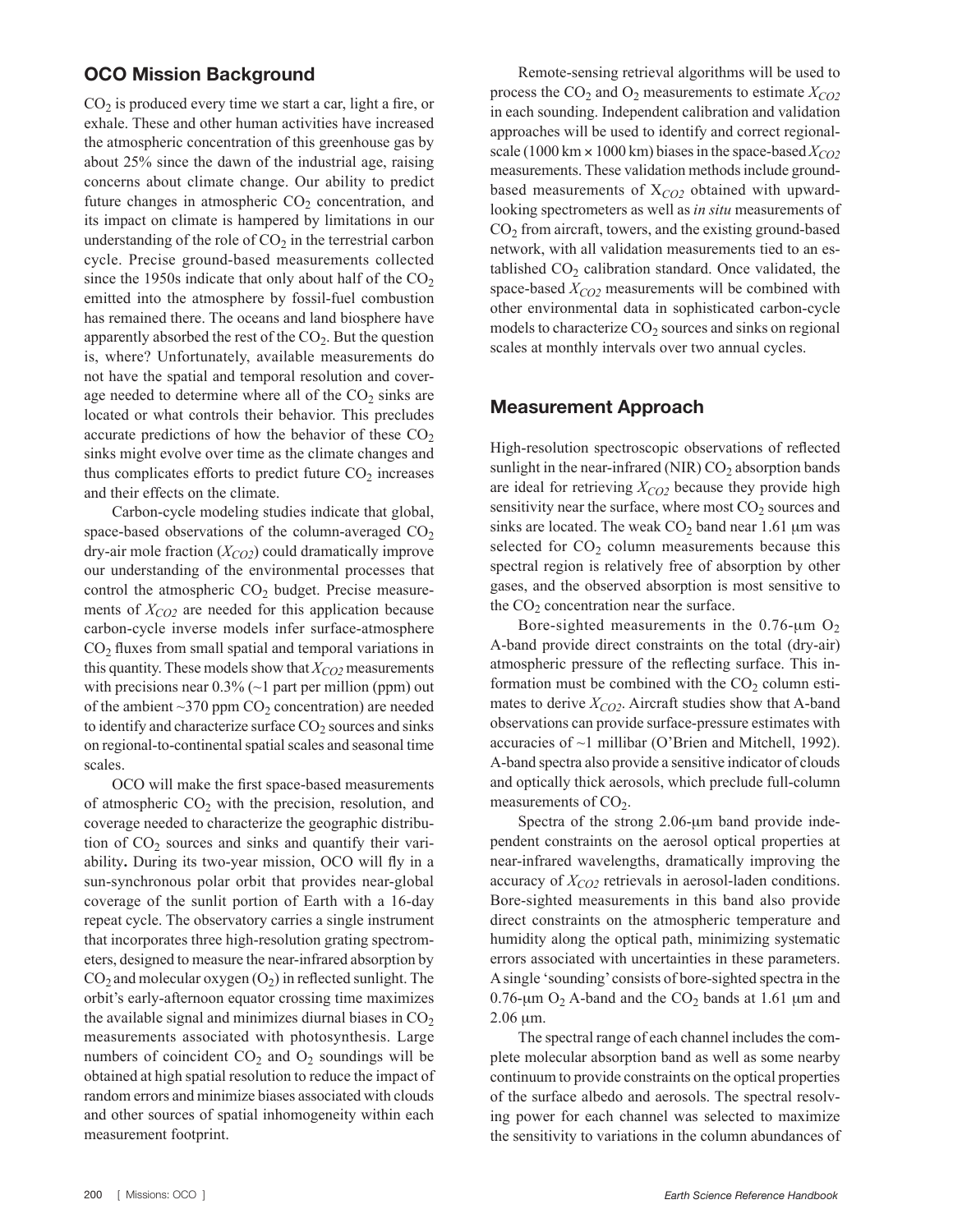$CO<sub>2</sub>$  and  $O<sub>2</sub>$  and to minimize the impact of systematic measurement errors. A spectral resolving power, λ⁄Δλ *>* 20,000 separates individual  $CO<sub>2</sub>$  lines in the 1.61- and 2.06-µm regions from weak H2O and CH4 lines and from the underlying continuum. For the  $O_2$  A-band, a resolving power of ~17,000 is needed to distinguish the  $O_2$  doublets from the continuum. With these resolving powers, the OCO retrieval algorithm can characterize the surface albedo throughout the band and solve for the wavelength dependence of the aerosol scattering, minimizing *X<sub>CO2</sub>* retrieval errors contributed by uncertainties in the continuum level.

### Spatial and Temporal Sampling Approach

The primary advantage of space-based  $X_{CO2}$  measurements is their global coverage and dense spatial sampling. OCO will fly at the front of the Earth Observing System (EOS) Afternoon Constellation (A-Train), about 15 minutes ahead of the Aqua platform. OCO will have a 1:15-p.m. equator crossing time and will share its ground track with Aqua. This local time of day is ideal for spectroscopic observations of  $CO<sub>2</sub>$  in reflected sunlight because the Sun is high, maximizing the measurement signal-to-noise ratio, and because the  $CO<sub>2</sub>$  concentrations are near their diurnally-averaged values at this time of day. This orbit also facilitates direct comparisons of OCO observations with measurements taken by Aqua, Aura, and other A-Train missions. The orbit's 16-day repeat cycle facilitates monitoring  $X_{CO2}$  variations on semi-monthly intervals.

While many  $X_{CO2}$  soundings are needed to adequately characterize the CO<sub>2</sub> variations on regional scales, contiguous spatial sampling is not required because  $CO<sub>2</sub>$  is transported over a large area as it is mixed through the atmospheric column. However, the full atmospheric column must be sampled to provide constraints on surface  $CO<sub>2</sub>$  sources and sinks. Clouds and optically thick aerosols preclude measurements of the complete column. Large topographic variations and other sources of spatial inhomogeneity within individual soundings can also introduce systematic biases that can compromise the accuracy of  $X_{CO2}$  retrievals.

To obtain enough useful soundings to accurately characterize the  $X_{CO2}$  distribution on regional scales, even in the presence of patchy clouds, the OCO instrument continuously records 4 soundings along a 0.4°-wide cross-track swath at 3 Hz, yielding 12 soundings/s. As the spacecraft moves along its ground track at 6.78 km/s, each sounding will have a surface footprint with dimensions of  $\sim$ 1.29 km  $\times$  2.25 km at nadir, and  $\sim$ 196 soundings are recorded over each 1<sup>o</sup>-latitude increment along the orbit track.

OCO will collect science observations in Nadir, Glint, and Target modes. The same data sampling rate (12 soundings/s) is used in all three modes. In Nadir mode, the satellite points the instrument to the local nadir, so that data can be collected along the ground track just below the spacecraft. Science observations will be collected at all latitudes where the solar zenith angle is less than 85°. This mode provides the highest spatial resolution on the surface and is expected to return more usable soundings in regions that are partially cloudy or have significant surface topography. However,

# Key OCO Instrument Facts

*Heritage:* The OCO instrument and measurement approach are new. However, key instrument components (optical approach, holographic grating, cryocooler, detectors) have been flight qualified for other missions, including the Total Ozone Mapping Spectrometer (TOMS), Atmospheric Infrared Sounder (AIRS), and Tropospheric Emission Spectrometer (TES).

*Instrument Type:* Three high-resolution grating spectrometers

*Sampling Modes:* Nadir, glint, and target (see text for details)

*Spectral Range:* 3 spectral channels (see table)

*Standard Profile Spacing:* 2.25 km (downtrack)  $\times$  1.29 km (crosstrack)

*Spatial Resolution:* 1.29 km × 2.25 km

*Spectral Range and Resolving Power of Bands:*

Minimum Wavelength  $O<sub>2</sub>$  A-Band: 0.758  $\mu$ m Weak  $CO<sub>2</sub>$ : 1.594 µm Strong  $CO<sub>2</sub>$ : 2.042 µm

Maximum Wavelength  $O<sub>2</sub>$  A-Band: 0.772  $\mu$ m Weak  $CO<sub>2</sub>$ : 1.619 µm Strong  $CO<sub>2</sub>$ : 2.082 µm

Resolving Power (λ/∆λ)  $O_2$  A-Band:  $> 17,000$ Weak  $CO_2$ :  $> 20,000$ Strong  $CO_2$ :  $> 20,000$ 

*Dimensions:* 1.6 m × 0.4 m × 0.6 m

*Mass:* < 150 kg

*Power:* < 165 W

*Thermal Control:* Active cryocooler and radiators

*System Temperature:* Optics: 268–273 K Detectors: 120–180 K

*Field of View (FOV):* 14-mrad wide cross-track swath

*IFOV:* ~0.09 mrad (single pixel)

*Incidence Angle:* Nadir, sun glint, or targeting of a stationary surface site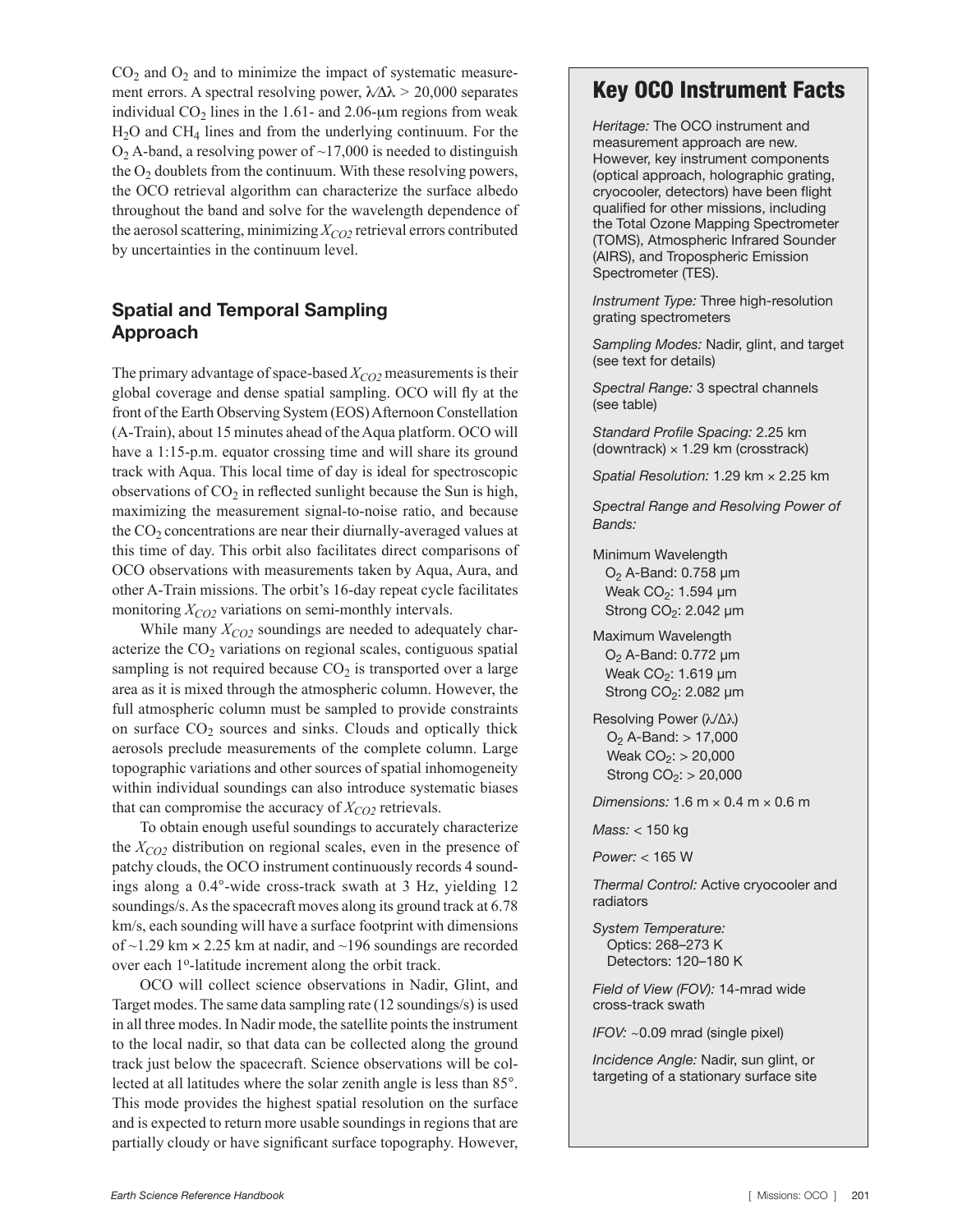these nadir observations may not provide adequate signal to noise over dark ocean surfaces.

The Glint mode was designed to address this concern. In this mode, the spacecraft points the instrument toward the bright 'glint' spot, where solar radiation is specularly reflected from the surface. Glint measurements should provide much higher signal-to-noise ratios over the ocean. Glint soundings will be collected at all latitudes where the local solar zenith angle is less than 75°. OCO will switch from Nadir to Glint modes on alternate 16-day global ground-track repeat cycles so that the entire Earth is mapped in each mode on roughly monthly time scales.

Finally, Target mode will be used to observe specific stationary surface targets as the satellite flies overhead. A Target track pass can last for up to 9 minutes, providing more than 6,480 samples over a given site at emission angles between 0° and ±85°. Target Track passes will be conducted over each OCO validation site at monthly intervals.

## Validation Program

The OCO team is currently developing techniques to verify the accuracy of the space-based *X<sub>CO2</sub>* measurements acquired from space. The validation program is based on measurements of X*CO2* from a network of ground-based, solar-looking, Fourier Transform Spectrometers that obtain nearly continuous observations throughout the sunlit portion of the day, in the same spectral regions as the space-based grating spectrometers. The OCO project will also use *in situ* observations of the  $CO<sub>2</sub>$  mixing ratio from flasks, continuous sensors, tall towers, and aircraft. Precise laboratory instruments will determine the strengths, widths, and positions of the absorption lines to the level of precision required for proper interpretation of the atmospheric spectroscopic measurements. Research scientists will employ all of these sources of information to calibrate, verify, and improve the accuracy of the space borne OCO  $X_{CO2}$  measurements.

## OCO Partners

NASA JPL leads the OCO project and is developing the science data system for the mission. Two primary partners are working with JPL. Orbital Sciences Corporation is responsible for manufacturing the spacecraft and for launch and ground operations, while Hamilton Sundstrand Sensor Systems is building the instrument.

# OCO Instrument Technical Details

The observatory carries a single instrument that incorporates three high-resolution grating spectrometers, fed by a common telescope. Spatially resolved spectroscopic measurements of reflected sunlight in near infrared  $CO<sub>2</sub>$  and molecular oxygen  $(O<sub>2</sub>)$  bands are used to retrieve  $X_{CO2}$ :

### Key OCO Instrument Facts *(cont.)*

*Duty Cycle:* On continuously, but science data are recorded only over the sunlit hemisphere.

*Data Rate:* ~1 mbps for 54 min each orbit

*Transmission Frequency:* X-band downlink, S-band uplink

*Repeat Cycle:* 16 days

*Sampling Interval:* 12–24 samples/s

*Accuracy: Single sounding X<sub>CO2</sub>* accuracy of better than 2%, regionalscale  $X_{CO2}$  accuracy of 0.3% on monthly time scales

*Calibration:*

Absolute Radiometric: Diffuse solar spectrum transmitted through the entire optical system.

Relative Radiometric: Lamp 'flat fields' reflected from diffuser plate within each channel and diffuse solar observations for channel-to-channel.

Spectral Wavelength: Measurement of absorption-line positions in routine science observations.

Spectral Line Shape: Solar lines and high-altitude atmospheric lines observed with limb views.

Pointing: Bright stars observed to identify static pointing errors.